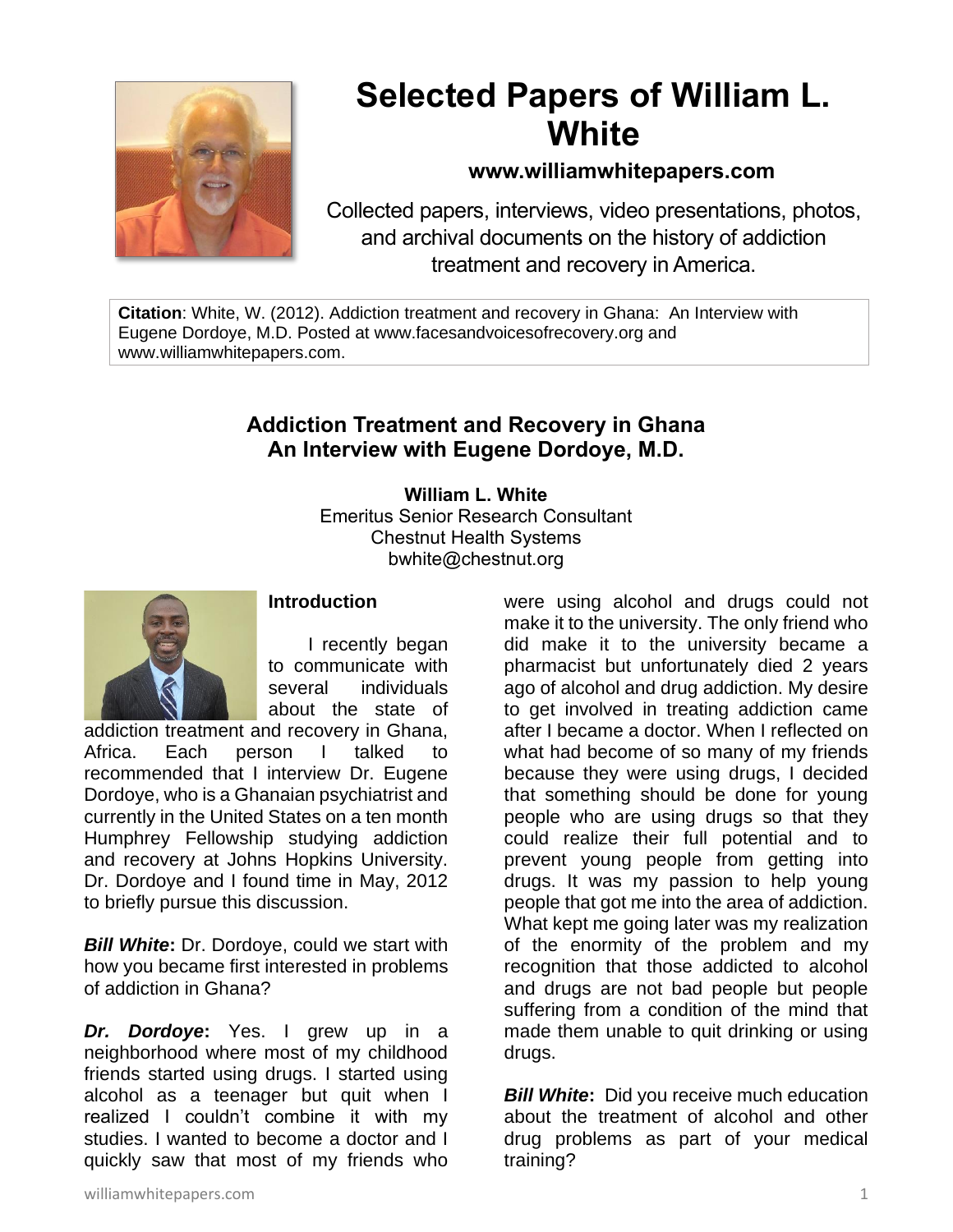*Dr. Dordoye***:** There was not much information provided on alcohol and drugs. Most of what was provided was on the mental health complications associated with addiction. When you study addictions as part of mental health, the focus is on such complications which I think is too late a stage to ideally intervene. I realized my medical training did not really expose me to the actual problem and that more needed to be done. That is the reason I do part-time teaching on addiction in my country. My hope is to help health workers understand the problem and move away from the blaming of the addicted individual, to see addiction in terms of medicine and not in terms of morality.

*Bill White***:** How would you describe the nature of alcohol and drug problems in Ghana at the present time?

*Dr. Dordoye***:** At present, alcohol addiction is the foremost problem because of the availability of alcohol, the sheer numbers of people who drink and the resulting health problems. For teenagers and people in their early twenties, drugs like marijuana are more of a problem. For them, it's a problem of peer influence; they get into these drugs because they want to belong. For those who develop a problem the public and some professionals tend to see it as a spiritual problem that needs a spiritual intervention. There is a tendency to see addiction in terms of vice rather than a disease that requires treatment and that addicted people should be prayed for to help them stop.

*Bill White***:** How would you characterize the problems with drugs other than alcohol in Ghana?

*Dr. Dordoye***:** We have marijuana, we have cocaine and we have heroin, but we don't have a lot of injection drug use. The few injection drug users are usually health professionals. Ghana is a transit point for drug trafficking from Latin America and Asia and the Middle East to Western Europe and North America so we are exposed to a lot of drugs as a result of this trafficking. Many of our young people are a casualty of the drug trade.

*Bill White***:** Are there specialized addiction treatment facilities or mental hospitals in Ghana where people are treated for addiction?

*Dr. Dordoye***:** For now, we have three main psychiatric hospitals that treat addiction but, as I said earlier, it is more for the complications of addiction than for the addiction itself. It is a bad thing that we wait for them to get mental health complication from their drug use before we intervene. Then we treat the mental health problem and not really the addiction itself. Hopefully this will change through the efforts of a foundation that I am working with. I'm a board member of the foundation and we now have property and help from the Catholic Church. What we are creating is the first stand-alone addiction treatment center based on 12-step principles and practices similar to those used in the U.S.

*Bill White*: Are there AA and NA or other recovery mutual aid groups in Ghana?

*Dr. Dordoye***:** Yes, we have had AA in Ghana for some time, but we only have a few meetings and two of these are in mental hospitals. People have to travel long distances to attend AA meetings. We have only one NA meeting. I think development of AA and NA in Ghana is close to where such development was in the U.S. in the 1950s.

*Bill White:* Are there any groups other than AA and NA for recovery support?

*Dr. Dordoye:* The only other group we have is Al-Anon meeting which is only one group.

*Bill White*: How would you describe public attitudes towards recovery in Ghana? Is there optimism towards recovery from addiction or is it pretty pessimistic?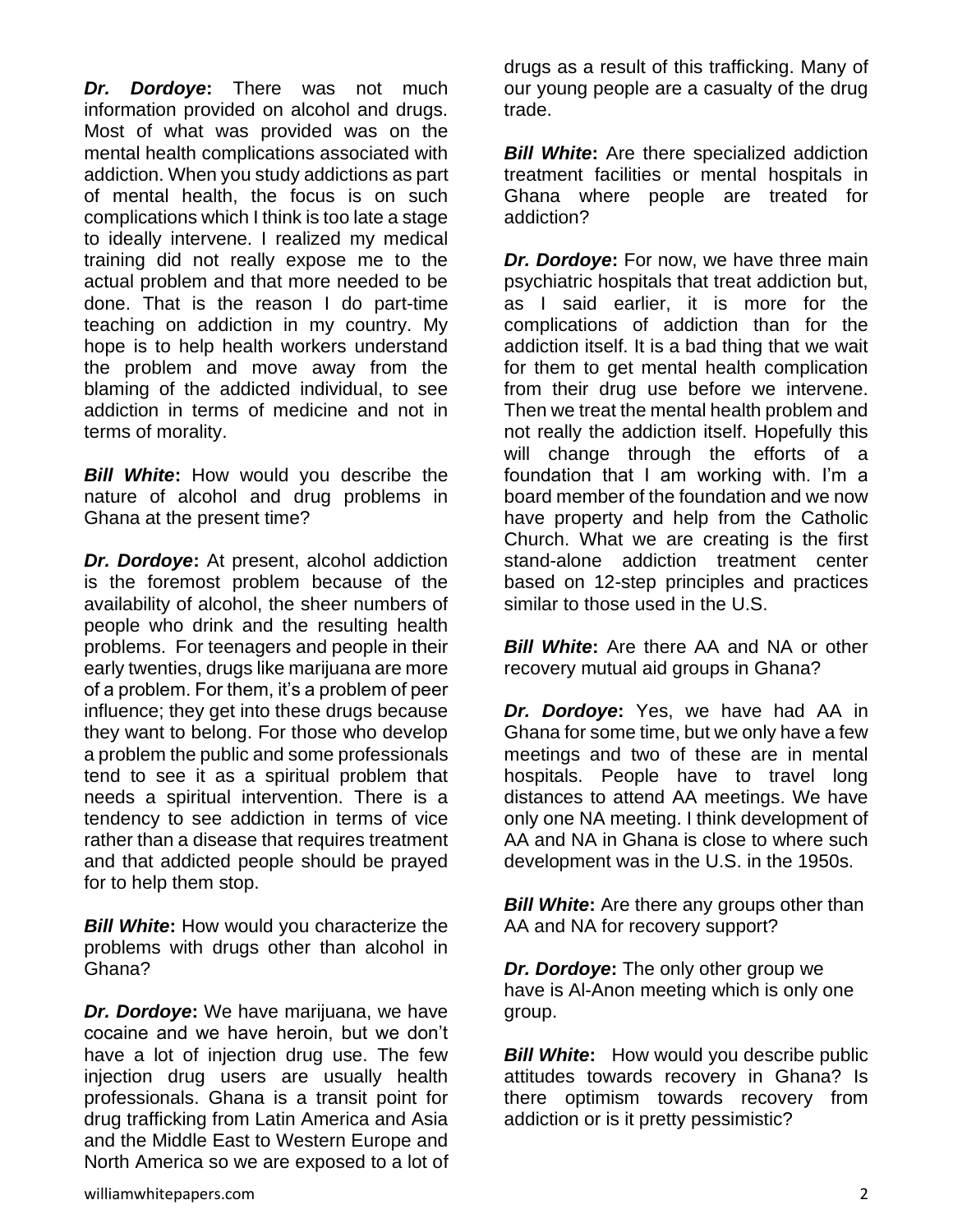*Dr. Dordoye***:** The public view is rather pessimistic. Even among the health professionals, there is not a positive expectation of good outcomes from treatment for those who are addicted. I also must confess that I tended to share this view myself until I came to the United States and met people in recovery for more than 50 years. That has given me more empathy and belief that people can really recover from addiction. But before I came here, I had seen only very few people in Ghana in recovery and they were not helping each other. What we need in Ghana is more visible people in recovery helping each other. My experience now tells me that it is really doable and I hope to take that optimism with me back to Ghana.

The majority of people in Ghana don't think there's any hope at all for addiction. Because addiction is so linked to our mental hospitals there is the view that even if a person stops using they will still have a residual mental illness that will be with them for the rest of their lives. So people generally think that people with addictions can never have a full recovery.

*Bill White***:** Are there any prominent figures who've gone public with their recovery in Ghana?

*Dr. Dordoye***:** Not yet. We have some who could but they fear they might lose their public respect, that people will doubt and not trust people with past addiction problems. So it hasn't happened yet.

*Bill White***:** I'm interested in hearing about your involvements in newspaper, radio and television to educate Ghanian citizens about addiction and recovery.

*Dr. Dordoye***:** I write articles in the most-read newspaper and because I'm a doctor, I go on radio and TV to educate on addiction. We don't have prominent professionals in Ghana talking about addiction from a medical perspective so I think this work with the media is very important to let people know there are options other than people "repenting" from their addictions. Luckily for

me some media people are quite interested and a few of them also have the problem so their contact with me has given them hope.

**Bill White:** Has there been a positive public response to the newspaper and radio and television work that you've done from the public?

*Dr. Dordoye***:** Yes, I've had a positive response and some have contacted myself or AA after these presentations. The challenge is hard because we do not have a lot of resources to offer people right now. I must say that it's difficult for them to take recovery because they either have to go a psychiatric hospital for residential treatment or travel about two hours to attend a one hour AA meeting and treatment resources are very limited. That is what we are trying to change. What I can do through the media is confidently say that, yes, we are for your addiction treatment.

*Bill White***:** What are some of the most important lessons you may have learned through your work with addiction in Ghana?

*Dr. Dordoye***:** Before I came to the U.S., I didn't see some of the outcomes that I was supposed to be seeing. Now I'm convinced that most addicted people can come back to full recovery. That is the most important lesson that we need conveyed in Ghana. And we are making progress. I am being asked to give presentations on addiction to my professional colleagues. I'm getting referrals from my colleagues. People are beginning to understand that people can be helped and that specialized services are needed to provide that help.

*Bill White***:** Do you have a vision of what you would like to do when you return to Ghana?

*Dr. Dordoye***:** I'm thinking about several options, I would continue my work as a general adult psychiatrist for the government and teach about addiction part-time. I will also continue to work to create specialized addiction treatment in Ghana. I expect to continue my present work for 2 or three